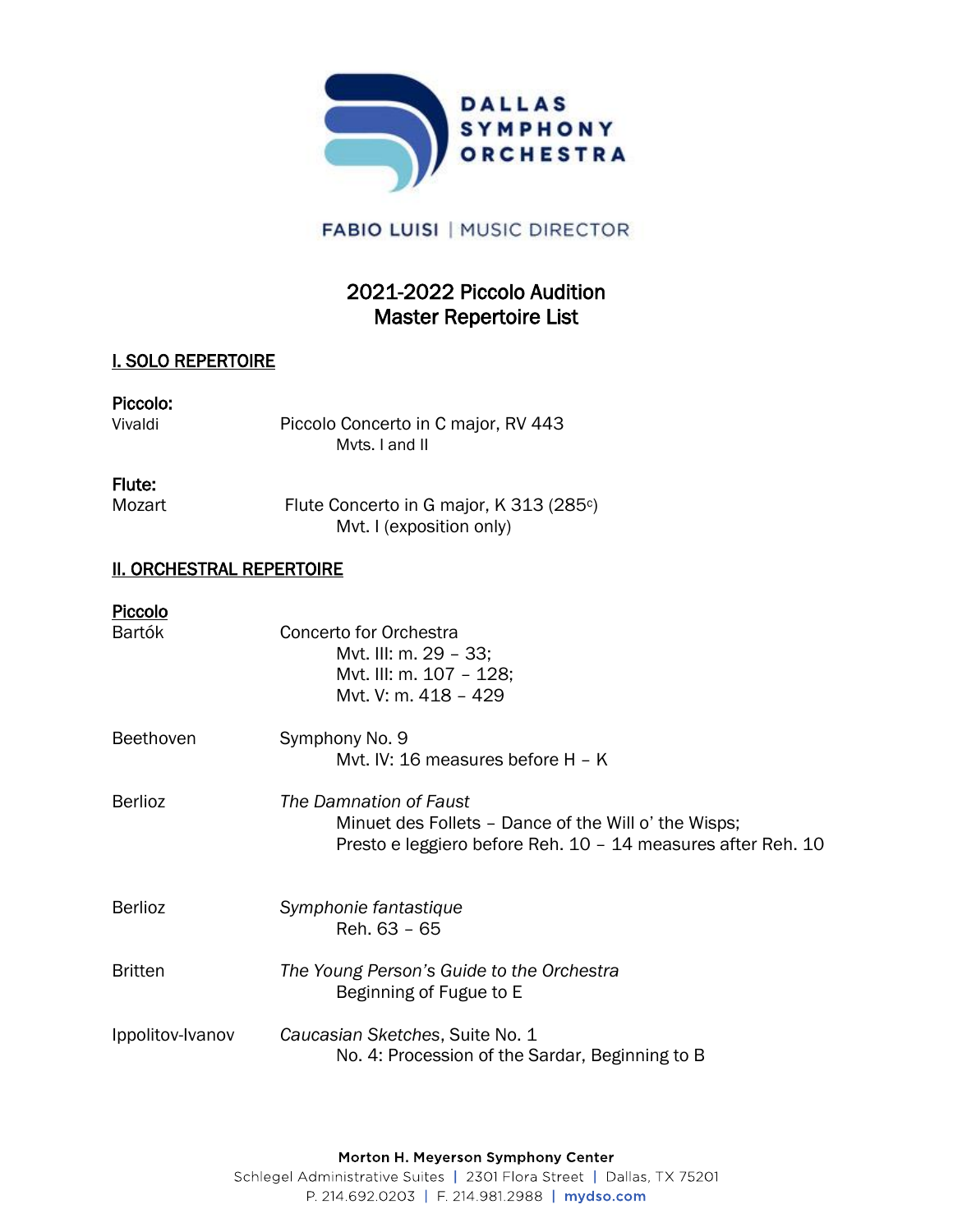

## **FABIO LUISI | MUSIC DIRECTOR**

| Mahler       | Symphony No. 8<br>Part II: Reh. 199 - Reh. 201                                                                                |
|--------------|-------------------------------------------------------------------------------------------------------------------------------|
| Prokofiev    | Lieutenant Kijé (Suite)<br>Mvt. I: Reh. 1 - 2;<br>Mvt. IV: 1 measure before Reh. 51 - Reh. 52                                 |
| Ravel        | <b>Bolero</b><br>Reh. 8 - 9 (from Flute 2 part)                                                                               |
| Ravel        | Piano Concerto in G Major<br>Myt. I: Opening to Reh. 2                                                                        |
| Ravel        | <b>Mother Goose Suite</b><br>Mvt. III: Reh. 1 - 5 measures after Reh. 3                                                       |
| Rossini      | Semiramide Overture<br>$G - H$ ;<br>14 measures after T - U                                                                   |
| Shostakovich | Symphony No. 6<br>Myt. I: 3 measures after Reh. 8 - Reh. 10                                                                   |
| Shostakovich | Symphony No. 8<br>Myt. II: 2 measures before Reh. 53 - 5 measures after Reh. 58;<br>Mvt. IV: Reh. 118 - Reh. 119              |
| Shostakovich | Symphony No. 9<br>Mvt. I: 8 measures before Reh. 7 - Reh. 11;<br>Myt. II: 4 measures after Reh. 48 - end of myt.              |
| Stravinsky   | Firebird Suite, 1919 Version<br>Variation de l'oiseau de feu, Reh. 9 - end;<br>Ronde de princesses, Reh. 14 - 3 after Reh. 14 |
| Tchaikovsky  | Symphony No. 4<br>Mvt. III $E - G$                                                                                            |